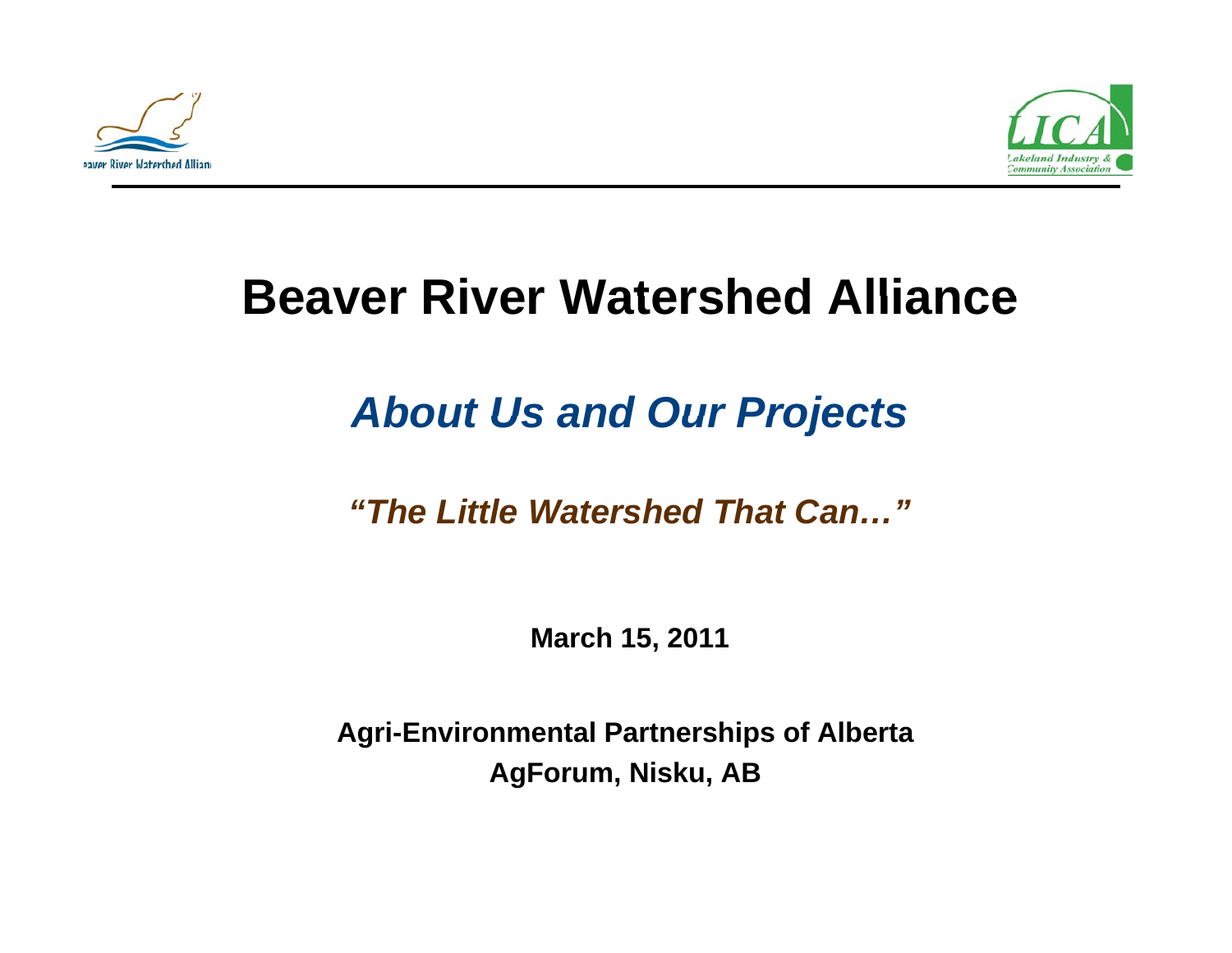

### **Overview**



- Beaver River Watershed Geography
- $\bullet$ Beaver River Watershed Alliance
- $\bullet$ BRWA Guiding Principles
- $\bullet$ BRWA Projects and Activities
- Current BRWA Partnerships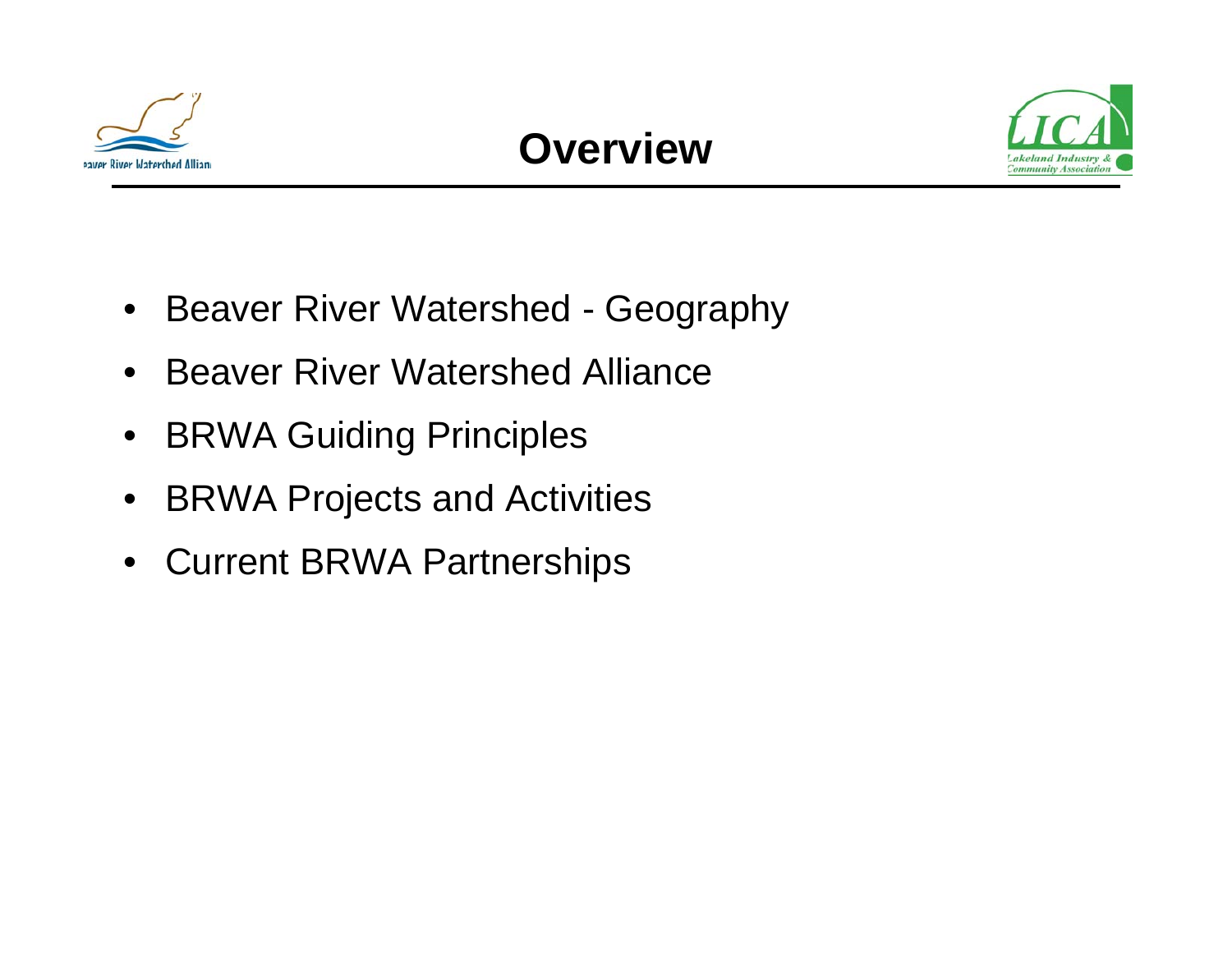

### **Beaver River Watershed - AB**



#### Watersheds of Alberta

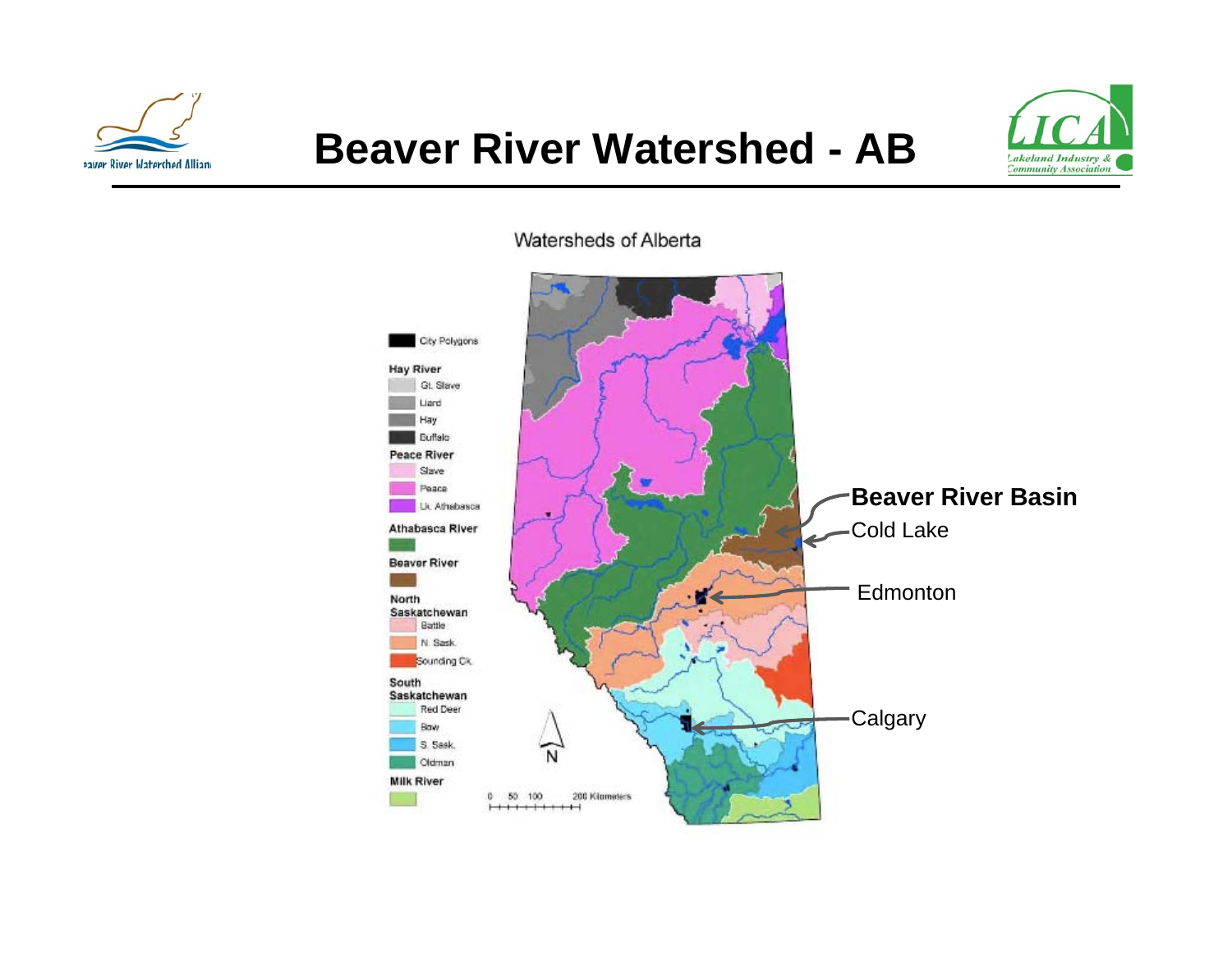

### **Beaver River Watershed - Profile**

•



- •Watershed area:  $\sim$  22,000 km<sup>2</sup>
- •Population: ~38,000
- •Major urban centres: Bonnyville (5,600) and Cold Lake (12,000)
- • 4 counties, 4 Summer Villages, 1 MD, 1 Town, 1 City, 1 Village, 14 Hamlets
- • 3 Métis Settlements and 4 First Nation Reserves
- •Beaver River length: 491km (307 mi)
- •Originates from Beaver Lake near the town of Lac La Biche and extends eastward towards Saskatchewan emptying into the Hudson's Bay at Churchill.
- • Average discharge: 653,000,000 m3/year (at AB/SK border)
- • Main tributaries:
	- Amisk (Little Beaver) River
	- •Moose Lake River
	- •Sand River
- • Main economic activities include:
	- •**Agriculture**
	- •Oil and Gas
	- •Recreation



- 2000+ lakes including lakes within the Lakeland Provincial Recreation Area (e.g. Touchwood, Pinehurst, Seibert, Spencer) while the lower part includes lakes within the Cold Lake Air Weapons Range (e.g. Primrose Lake)
- •12 Water Stewardship Groups, some with
- •Society Status and others without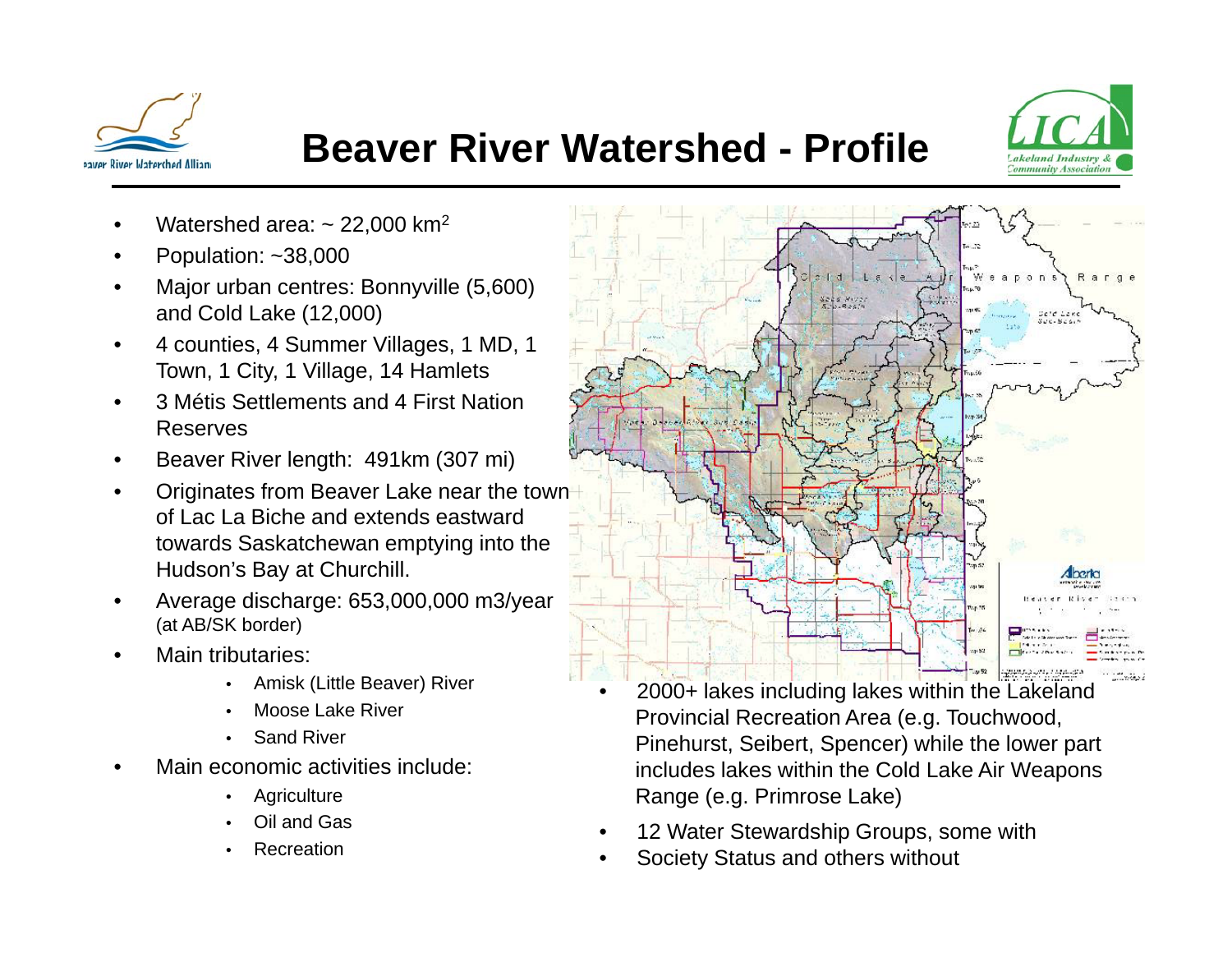



- $\bullet$  The BRWA is a Watershed Planning and Advisory Council (WPAC) and an independent standing committee of the Lakeland Industry  $\&$ Community Association (LICA)
- $\bullet$  Our main purpose is to develop an *Integrated Watershed M t Pl anagemen Plan*
	- This is accomplished in part by the completion of a State of the Watershed Report, which has been completed for the lower part of the basin – *Cold Lake*  **Beaver River State of the Watershed Report (2006)**
- $\bullet$  We, along with nine other provincial WPACs, are mandated by the Government of Alberta to carry out the three goals of *Water for Life: Alberta s' Strategy for Sustainability* (2003):
	- 1. Healthy aquatic ecosystems
	- 2. Safe, secure drinking water supply
	- 3. Reliable, quality water supplies for a sustainable economy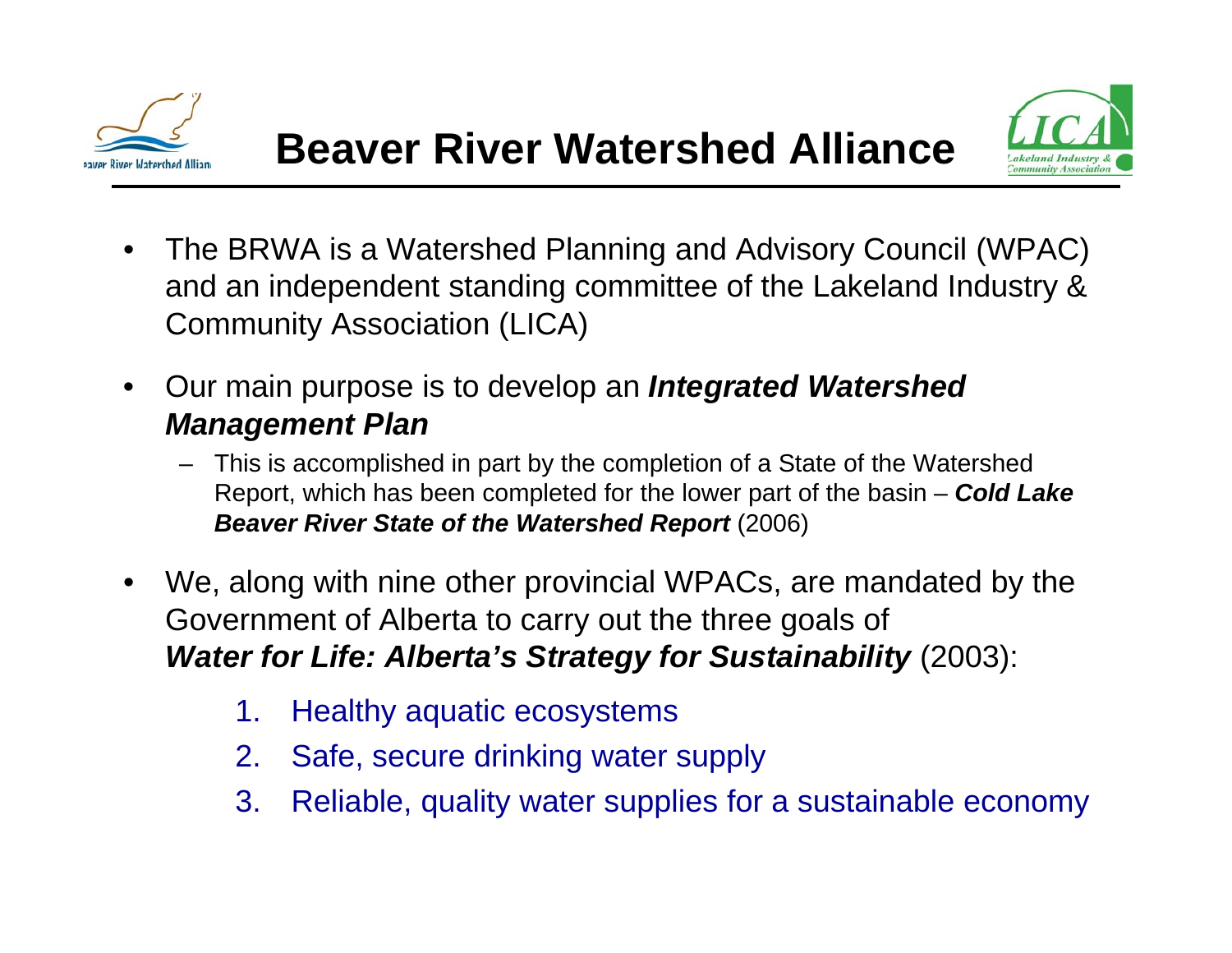



- $\bullet$  We will integrate the *Water for Life* goals with the following Guiding Principles:
- •**Vision**:

'*The Beaver River Watershed is ecologically healthy and envi t ll t i bl ironmen tally sus ta inable*.'

•**Mission**:

> *'The Beaver River Watershed Alliance will maintain or improve the ecology of the Beaver River Watershed while respecting the diverse values of the watershed community. This will be achieved through broad community engagement, sound scientific study, education, and the support of implementing sustainable water management and land use practices.'*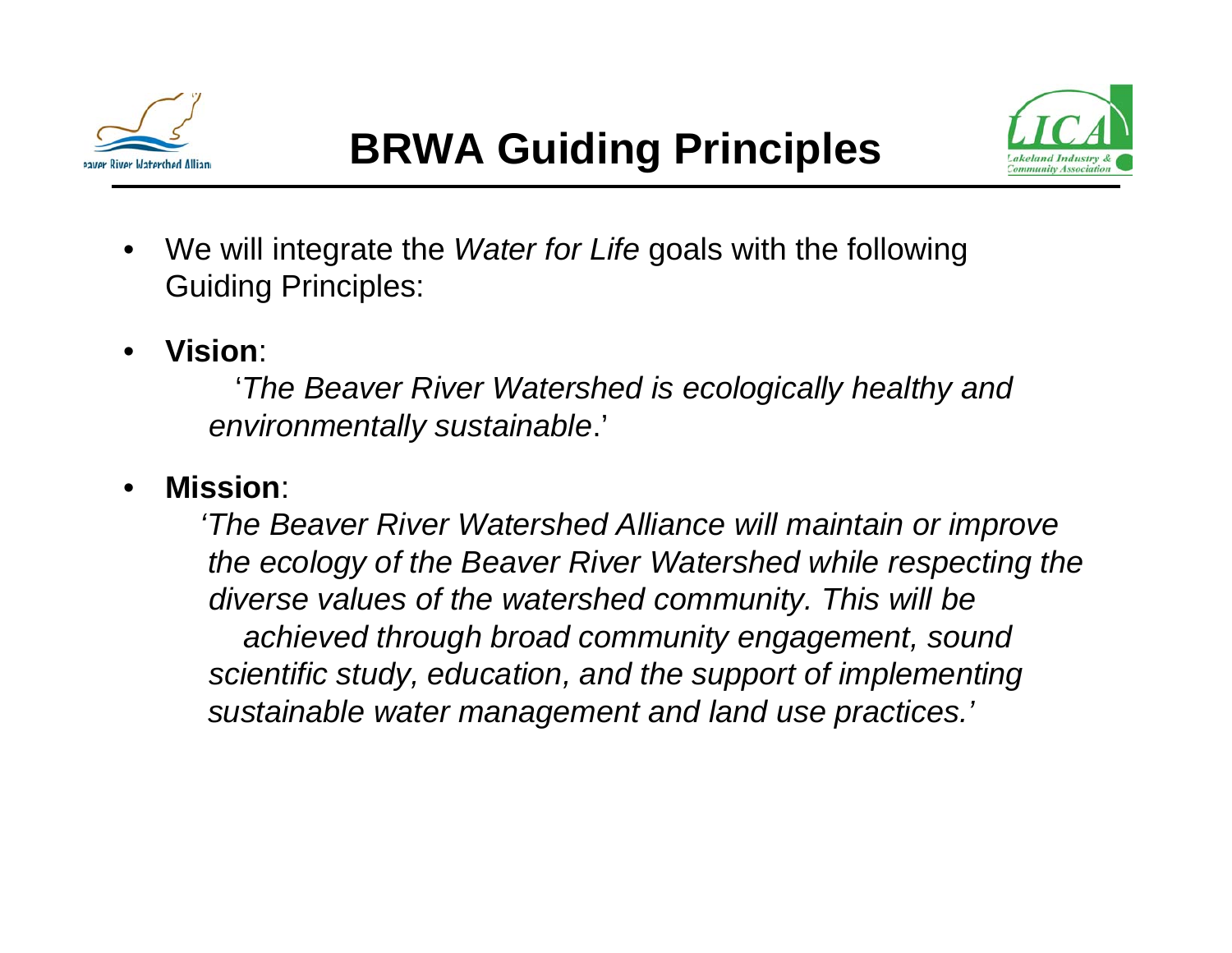

## **BRWA Process**



- $\bullet$  The BRWA operates on a consensus model (rather than by vote)
	- $\rightarrow$  *Any member has the ability to block consensus until <sup>a</sup> mutually agreeable decision is reached*



 $\bullet$  Our role is to act in an act *advisory capacity* and not to advocate for specific issues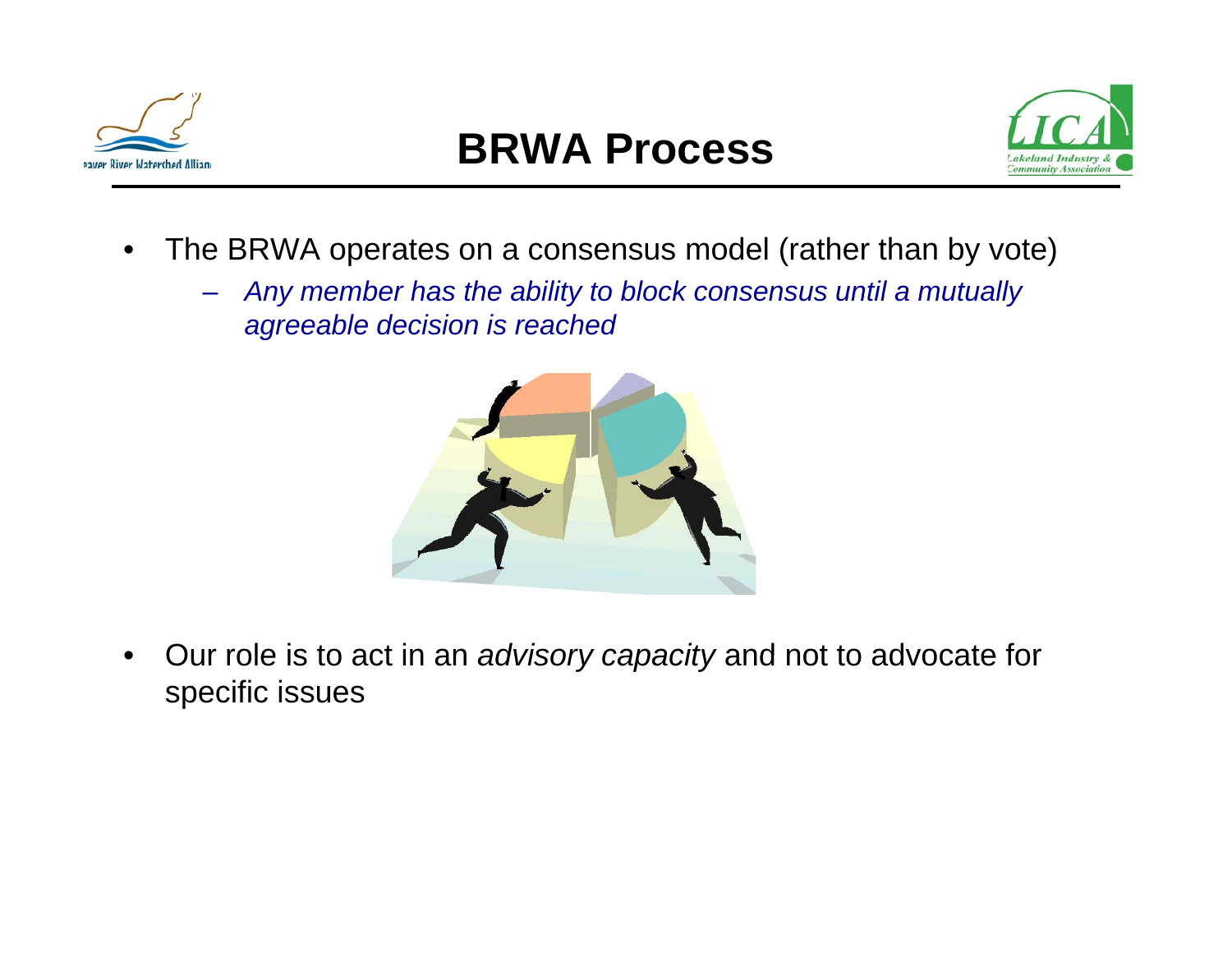

- • BRWA steering committee is an independent, standing committee of LICA, with participation from both LICA and non-LICA members
- $\bullet$ BRWA steering committee comprises 17 seats:

| <b>Elected</b> |                                    | <b>Appointed</b>                    |
|----------------|------------------------------------|-------------------------------------|
|                | Agriculture                        | <b>Alberta Environment</b>          |
|                | Community <sup>1</sup> (x 2 seats) | <b>Federal Government</b>           |
|                | Forestry                           | <b>First Nations</b>                |
|                | Non Gov't Organization             | <b>Health Authority</b>             |
|                | <b>Water Stewardship Group</b>     | Lakeland Industry & Community Assn. |
|                |                                    | <b>Métis</b>                        |
|                |                                    | Oil and Gas (x 2 seats)             |
|                |                                    | <b>Rural Municipal Government</b>   |
|                |                                    | <b>Urban Municipal Government</b>   |
|                |                                    | <b>Provincial Government</b>        |
|                |                                    |                                     |

<sup>1</sup> individuals who reside or own property within the Beaver River basin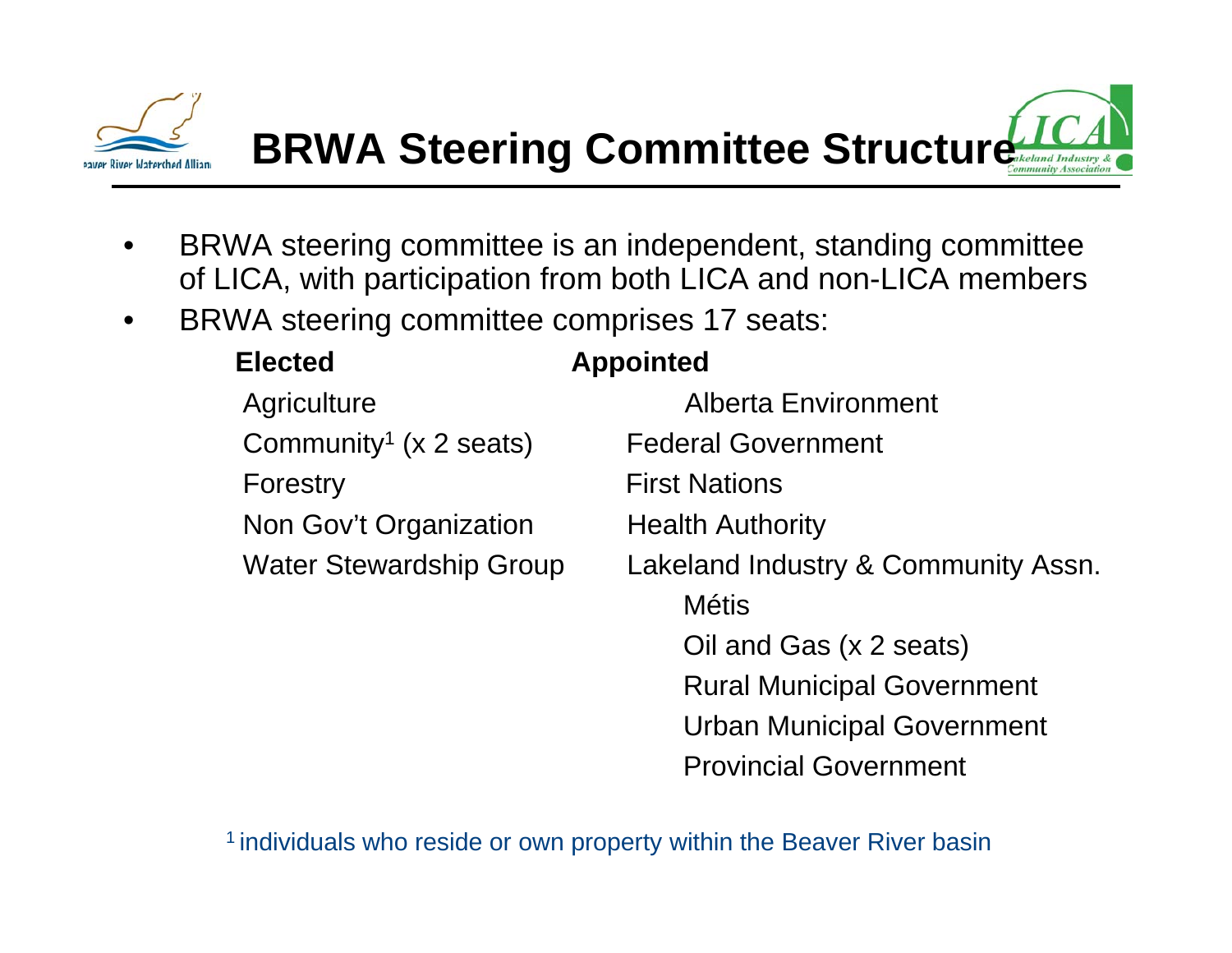



- $\bullet$ **Gordon Graves and Bill Fox – Agriculture**
- $\bullet$ **Joe Prusak** – Alberta Environment (Northern Region)
- $\bullet$  $\bullet$  **Ajaz Quraishi** and **Harold Ross** – Community I
- $\bullet$ **Delano Tolley** – Community II
- $\bullet$ **Keith Schick** – Federal Government
- $\bullet$ **tba** and **Irvin Kehewin**– First Nations
- $\bullet$ **Adolph Porcina** - Forestry
- $\bullet$ **Kathryn Wiebe** and **Robert Deresh** – Lakeland Industry & Community Association
- $\bullet$  **Susan Dahlseide**– Métis
- •**Kellie Nichiporik** – Non-Government Organization
- $\bullet$ **Roxane Bretzlaff** and **Brad Braun** – Oil and Gas I
- $\bullet$ **Stephanie Lundgreen-Nielsen** and **Monte Moore** – Oil and Gas II
- $\bullet$ **Jordan Walker and Dwayne Latty – Provincial Government**
- $\bullet$ **Don Sinclair** and **Mike Krywiak** – Rural Municipal Government
- $\bullet$ **Dave Lozinski** – Urban Municipal Government
- $\bullet$ **Georges Binette** and **Kay Lee Kinch** – Watershed Stewardship Group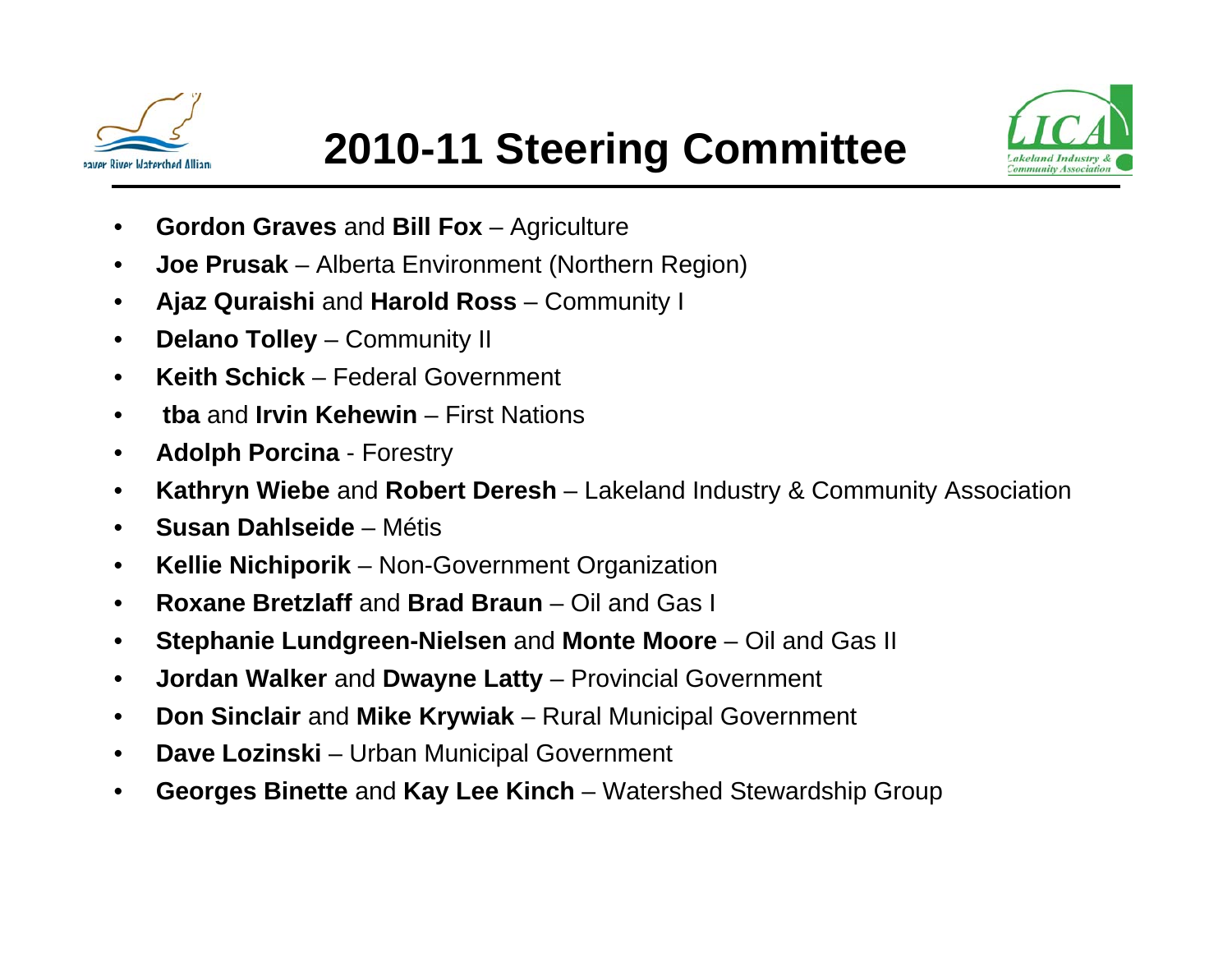



- • Currently there are ten WPACs in Alberta:
	- Athabasca Watershed Council (2009) (2009)
	- Battle River Watershed Alliance (2007)
	- Beaver River Watershed Alliance (2007)
	- Bow River Basin Council (2003?)
	- Lesser Slave Lake Watershed Council (2008)
	- Milk River Watershed Council Canada (2005)
	- North Saskatchewan Alliance (2005)
	- Oldman Basin Council (2004)
	- Red Deer Watershed Alliance (2005)
	- South East Watershed Alliance (2008)
	- Peace River is forming a WPAC
- • Each are at different stages of developing *State of the Watershed Reporting* and *Integrated Watershed Management Plans*

Watersheds of Alberta

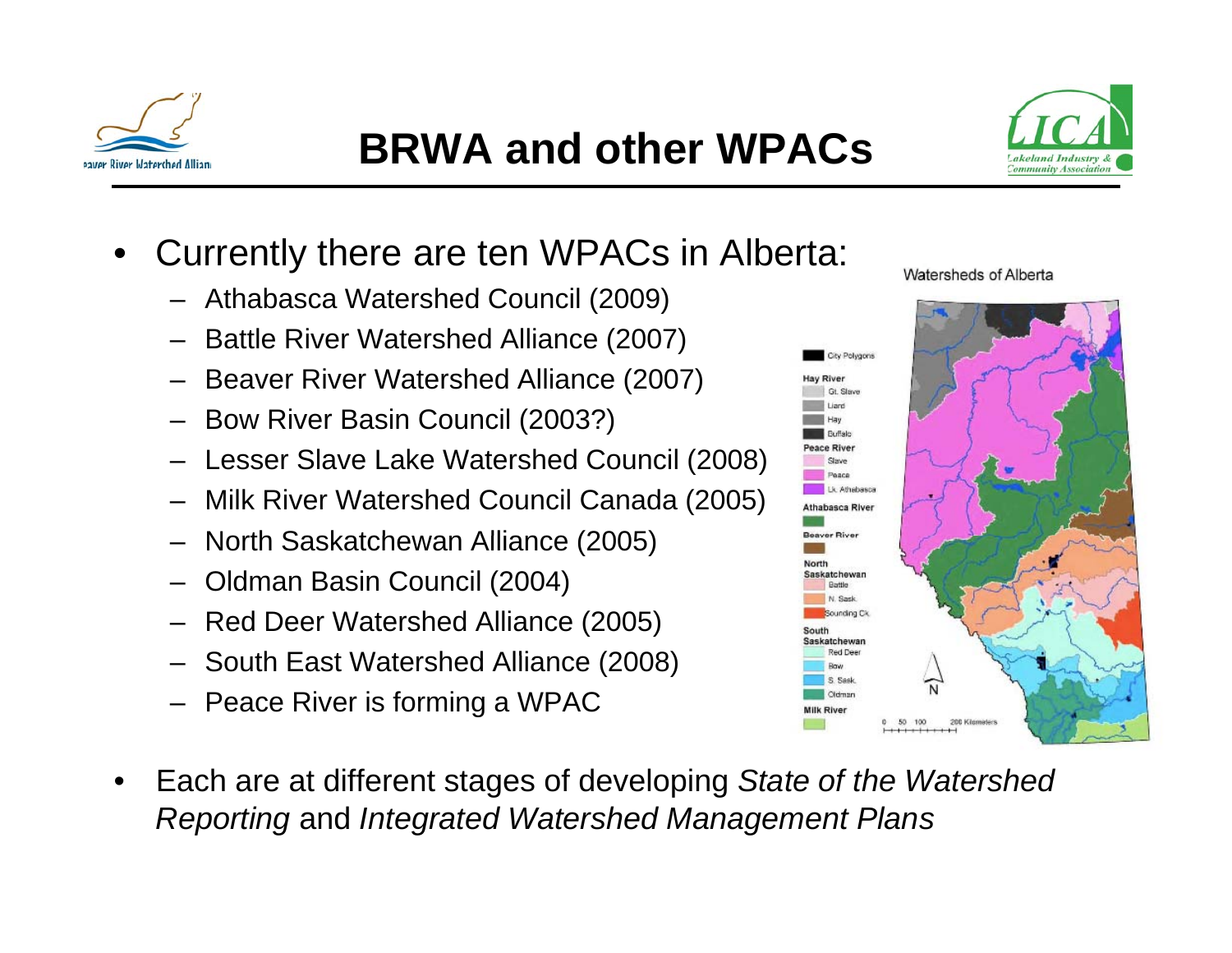



Three partnerships are identified in the *Water for Life Strategy:*

- $\bullet$ • Provincial Water Advisory Council (PWAC)
	- Alberta Water Council (AWC)
	- examines provincial-scale water policy issues and provide solutions or recommendations for improvement
- $\bullet$  Watershed Planning and Advisory Councils (WPACs)
	- evaluate and undertake planning on a watershed scale
- $\bullet$  Watershed Stewardship Groups
	- Encompass all groups and individuals undertaking local, on the ground actions to improve their local water body or watershed

All complement one another in their initiatives and share information, but there is no reporting relationship.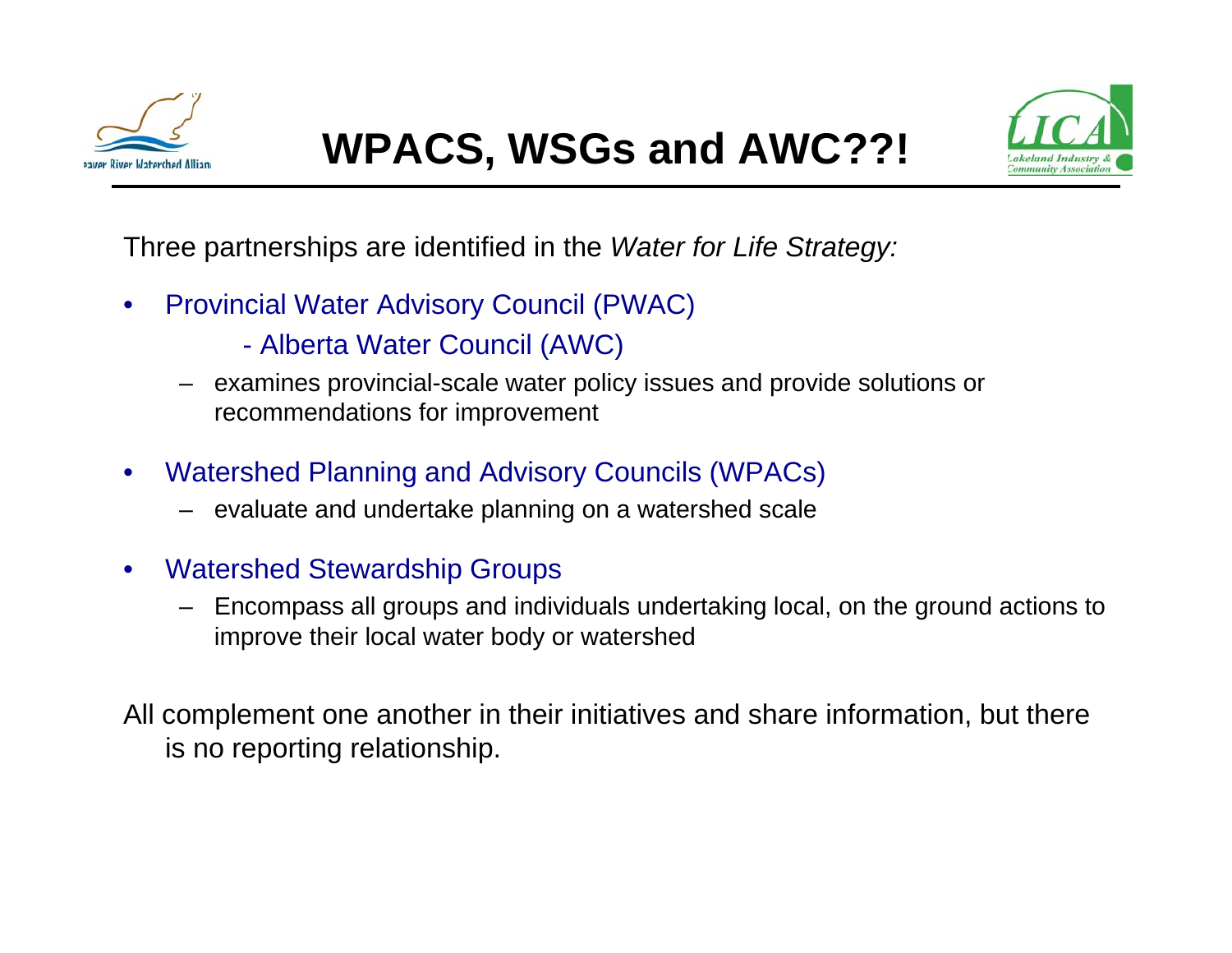



There are about 12 known WSGs in the watershed and include:

- Crane Lake Advisory and Stewardship Society (CLASS)
- Ernestina Lake Society
- Kehewin Lake
- Lac La Biche County watershed planning section
- Marie Lake Air and Watershed Society (MLAWS)
- Minnie Lake Conservation Society (MLCS)
- Missawawi Lake Homeowners' Association (MLHA)
- Moose Lake Watershed Society (MLWS)
- Muriel Lake Basin Management Society (MLBMS)
- Skeleton Lake Stewardship Association (SALSA)
- Summer Village of Bonnyville Beach
- Summer Village of Pelican Narrows

**Water Stewardship Groups Show & Share Day – Aug 6, 2011**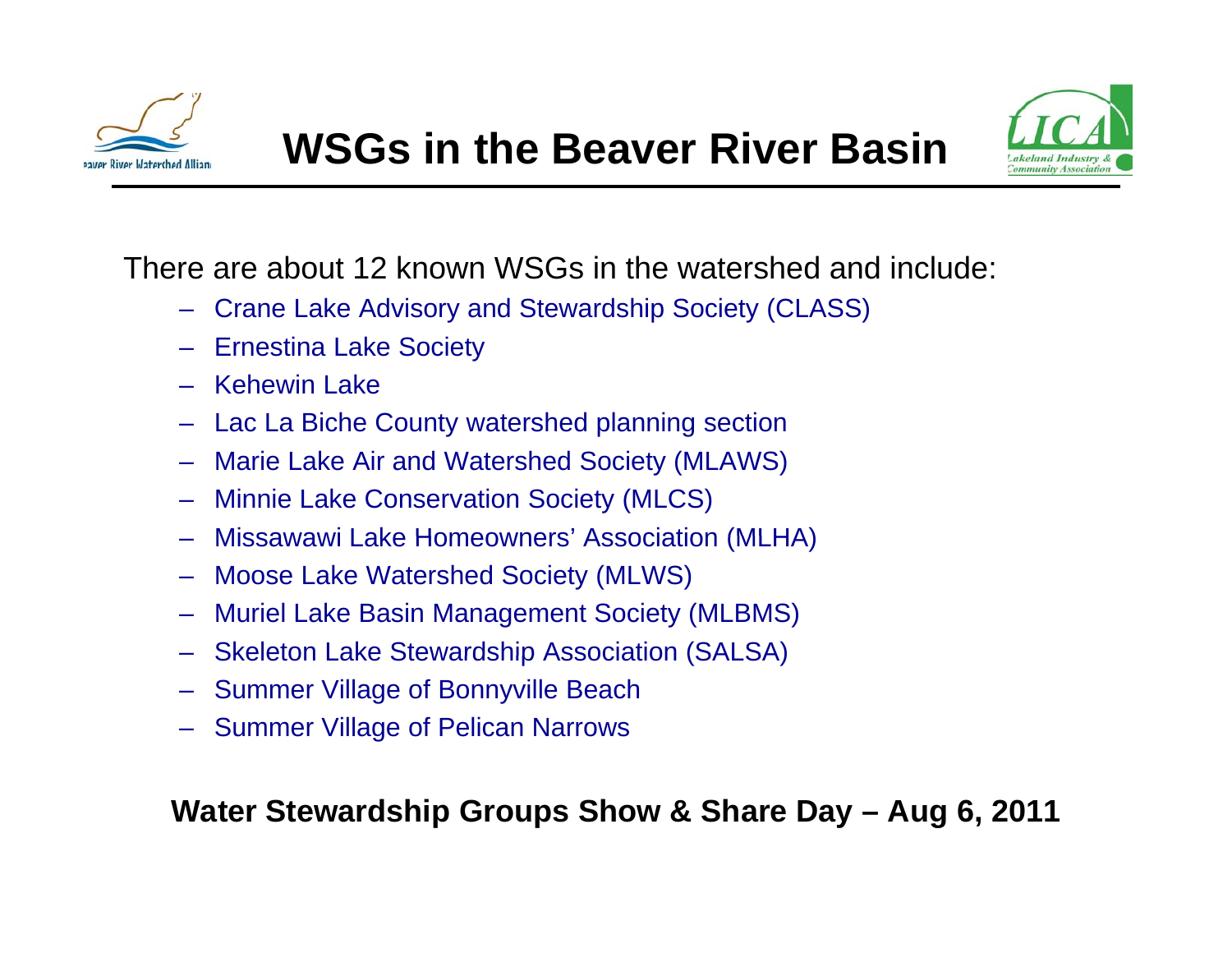

### **Projects & Activities**



#### **Aquatic Ecosystem Health Assessment Program (AEHAP)**

(formerly Aquatic Health Ecosystem Monitoring Project (AHEM))

- $\,$  A key mandate of the Alberta government's Water for Life Strategy and thus for the BRWA.
- All water-related ecosystems, rivers, streams, lakes, wetlands and groundwater have a balance of living and non-living entities that helps the system to function in a healthy way.
- We would like to find out where we are at with respect to healthy aquatic ecosystems within our watershed and what does a healthy aquatic ecosystem mean and what does it look like for our watershed. How healthy would we like it to be? What are we willing to trade off for maintaining or improving it? Do we need to maintain it or can we sacrifice some (or a lot of) ecosystem health for economic growth. What areas are showing stress? Which areas require monitoring? Mitigation? This is where we look forward to getting input from the community.

#### – **What we are doing to date:**

- **Historical Fish Survey (completed 2008)** anecdotal
- **AEHA Program Plan (completed 2010)**
- **Two-year Fish Based Index of Biological Integrity (IBI) – 2009-11**
	- An extensive fish-based Index of Biological Integrity (IBI) formulas are determined which can be used when making assessments on aguatic ecosystem health using fish catches as one means of measurement. We also hope to have other types of IBIs, such as invertebrates, plant and bird IBIs, as well as water quality indices to provide other types of metrics. Fish can indicate certain changes while birds, plants, etc. can indicate others.

#### $\bullet$ **Basin Characterization and Assessment**

– Delineate subwatersheds in Upper Basin, map and describe land uses affecting watershed health, identify and assess ecosystem structures and functions, complete a videography of the Beaver and Amisk Rivers.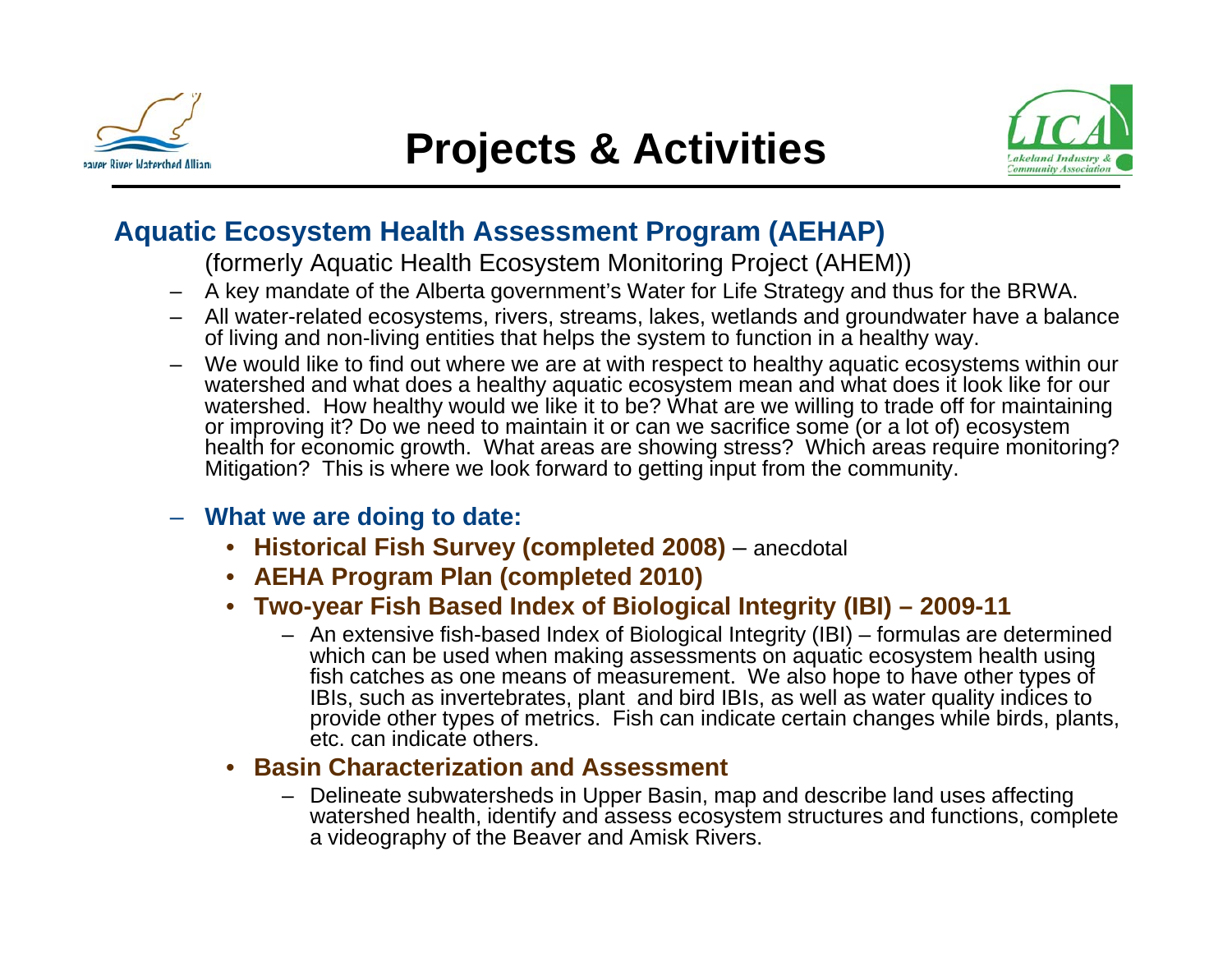

### **Projects & Activities**



#### **Wetland Inventory (2009-10)**

- •Partnership with Ducks Unlimited, LICA and AENV mapping nearly all of Beaver River watershed.
- •Mapping included medium resolution data and imaging, classified land cover and enhanced wetland classification.
- $\bullet$  Information from this inventory is being used toward AEHA work as well as the State of the Basin Report and the Integrated Watershed Management Plan for the Beaver River basin.

### Groundwater Database System (on hold)

• Includes data from over 8500 wells (8000 domestic and 600 industrial) spanning nearly 60 years. Scattered and hard to access data is now available in one database. New data is added as available. When funding becomes available, the database will be up and running again.

### **Lakeland Area Uranium Study (2009-11)**

- • Excessive levels of uranium were detected (2008) two shallow groundwater wells in the Beaver River basin.
- •Purpose of the is to examine the source(s) and reason(s) for elevated uranium levels.
- $\bullet$  Initial work included a literature review, model development and field work that included well assessments, installing monitoring wells and taking sediment samples.
- • Further study involved a more detailed mineralogical and porewater analysis for both uranium and arsenic (as arsenic is prevalent in the Beaver River basin) – which minerals carry the uranium and arsenic and how are these dissolved into the adjacent porewaters?
- $\bullet$  Results to date indicate uranium is naturally in overlying glacial sediments in the basin and not due to industrial or other human activities. (Other studies have shown this is true for arsenic also.)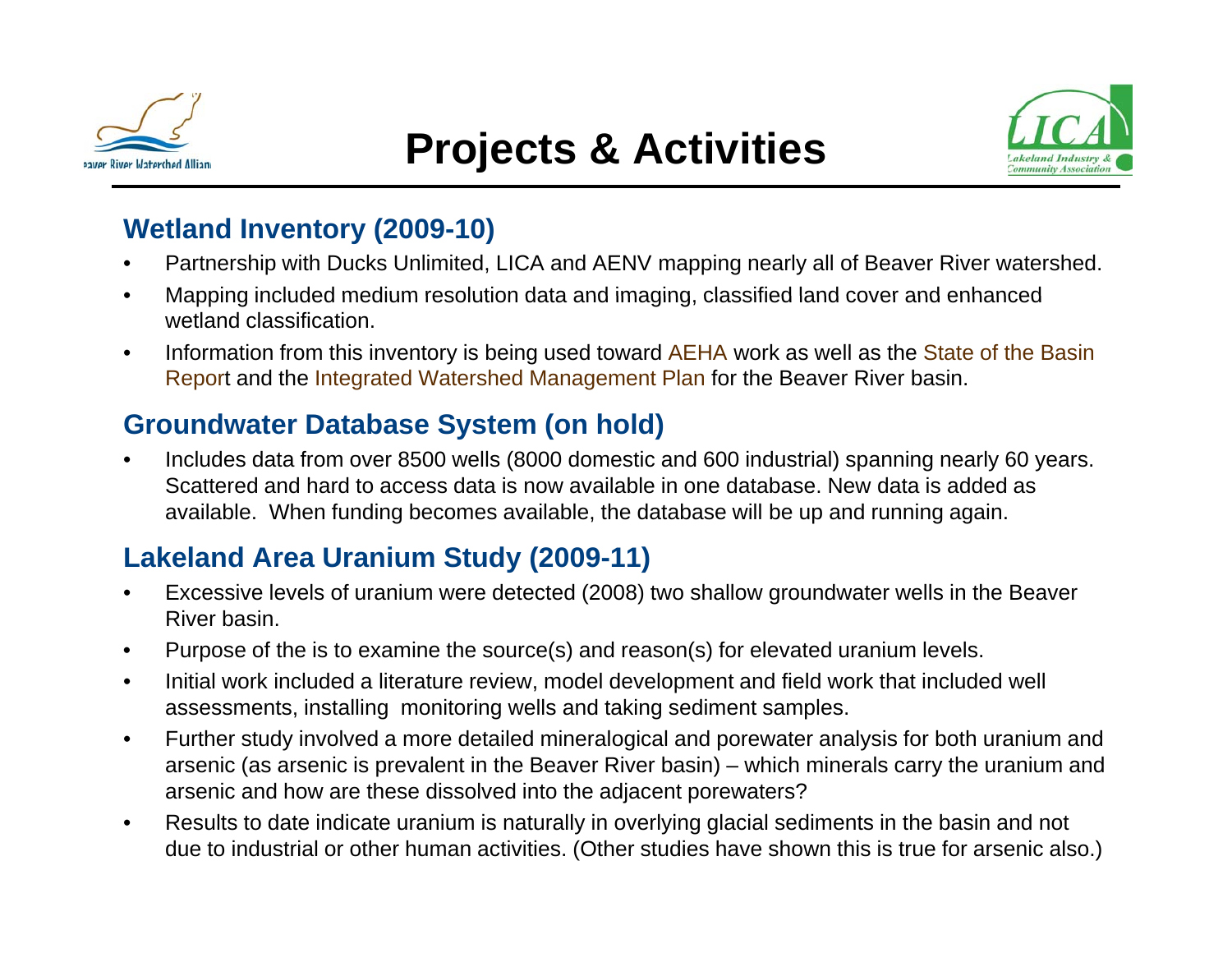



#### **Community Groundwater Monitoring Program**

#### **Domestic Well Water Quality Survey**

- • Purpose is to increase the residents' understanding of water quality and health issues in the basin and to assist those who are unable to get this kind of testing done.
- • Domestic well sampling program testing for
	- 18 routine chemicals (e.g. nitrates, fluoride, calcium)
	- 23 trace metals ('A to Z' arsenic to zinc (and e.g. copper, lead, manganese)
	- arsenic speciation analysis (arsenic +3 (arsenite) and arsenic +5 (arsenate))
- • Alberta Health and Wellness did such testing in 2009 on 151 wells and the BRWA did the same on 47 additional wells in 2010.
- • Approximately 50% of wells tested for higher than acceptable levels of arsenic based on the Canadian Drinking Water Guidelines and several wells are showing elevated levels of uranium (don't have an exact number yet).
- $\bullet$ Ties in with well maintenance and stewardship and education and the Healthy Water Workshops (incorporating the Working Well Workshops from Agriculture and Agrifoods Canada.
- • This program has been and is an excellent public participation and education opportunity and addresses concerns the public have about water quality (e.g. arsenic in drinking water).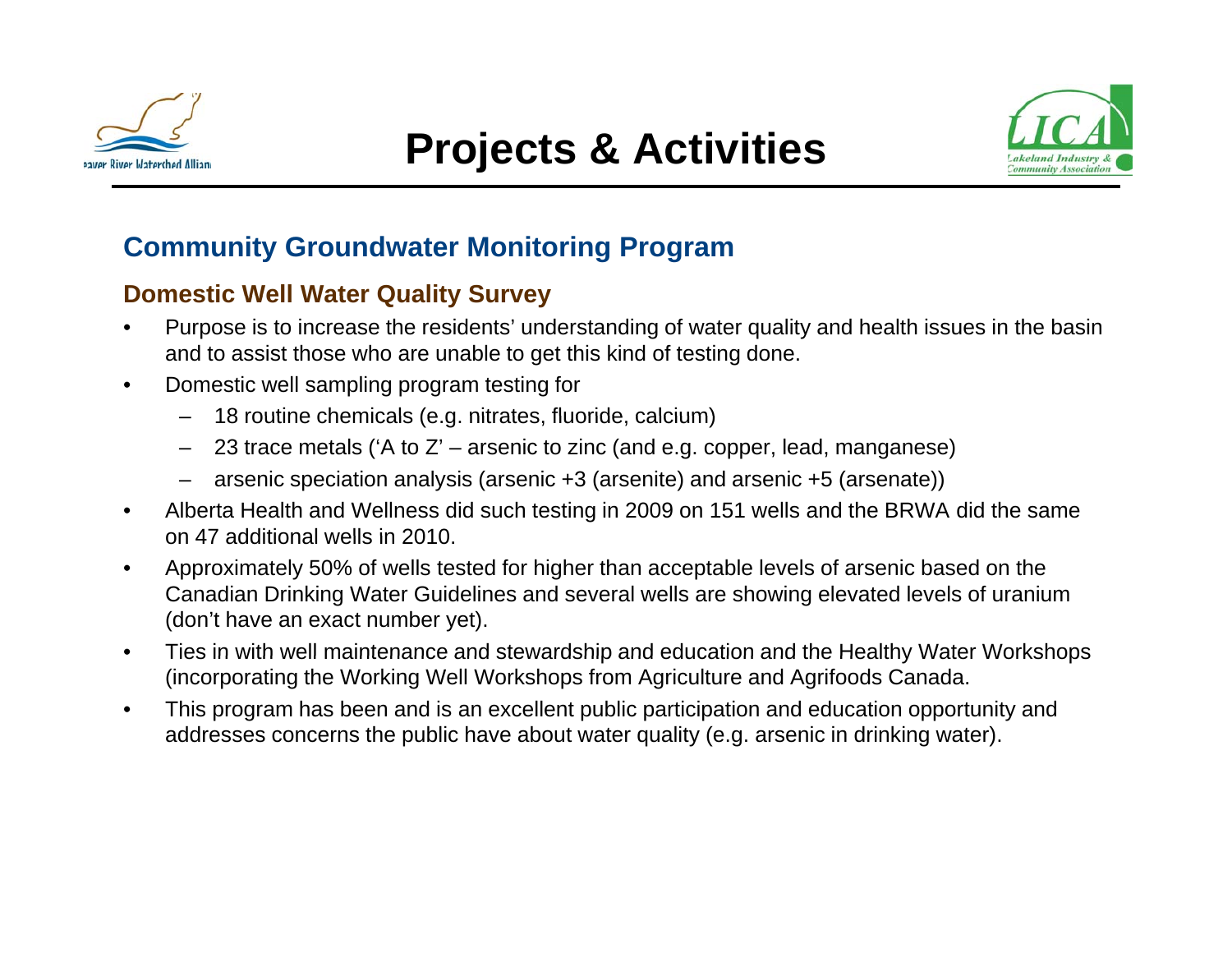



#### **Community Groundwater Monitoring Program cont'd**

- •**Shallow Well Water Quality and Livestock Health Health**
- $\bullet$  Purpose is to test shallow wells (drilled and dug) and dugouts for elevated arsenic and uranium and analyze tissue from cattle consuming this water to determine animal health and potential effects on human health from consumption of the meat.
- $\bullet$ Tissue that has been recommended for analysis would be: hair, bone and organs (e.g. liver and/or kidney) to assess animal health, while meat, fat and blood testing to assess effects on human health of those eating meat.
- • Livestock agriculture is a significant part of the economic activity that takes place in the Beaver River watershed. Since dug wells are a preferred and relatively inexpensive way for livestock to be watered, we assume that there are quite a few of these in the watershed. We are aware that there are also shallow wells in the area.
- • Several studies related to shallow groundwater quality in the Beaver River basin, have brought to our attention that shallow wells could be at risk for elevated levels of both arsenic and uranium (Arsenic Study, 2000 Domestic Well Water Surveys completed in 2009 and 2010; Lakeland Uranium Study)
- $\bullet$ Arsenic and uranium are naturally occurring in this area in shallow sediments.
- • Alberta Health and Wellness does not include wells and other water sources in their testing that are a) not used for human drinking water and/or cooking purposes, b) dug wells and c) dugouts.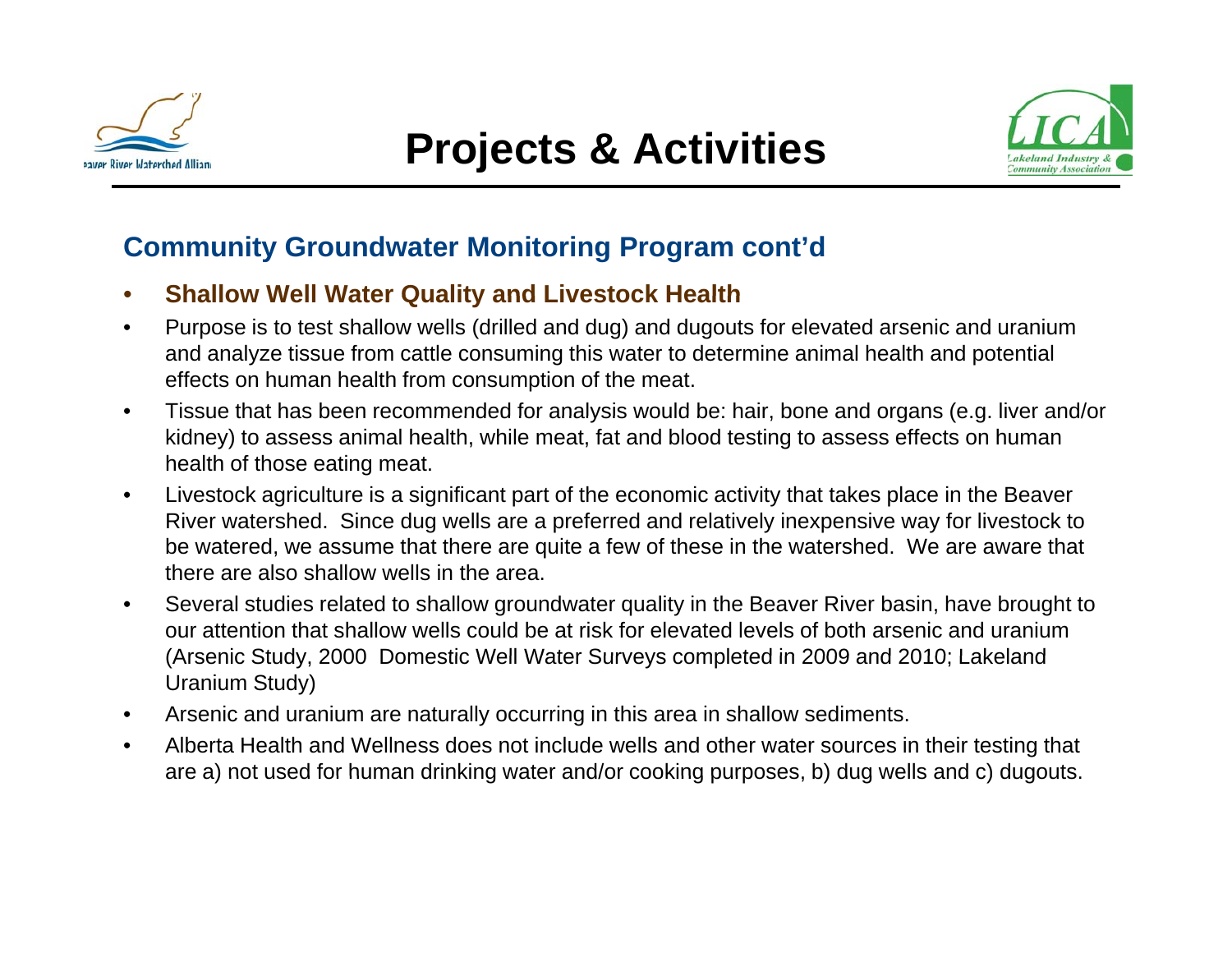



### **Winter Lake Level Study (2008-12)**

- • Initiated by Alberta Environment to study interactions between surface water and groundwater in 11 lakes in the Beaver River Basin and determine the role of groundwater in lake levels. Results will provide information to the public about declining lake levels and groundwater use.
	- The following lakes were chosen for the study on the basis that *surface water inflows/ outflows* and *licensing/domestic usage* are clearly understood or negligible:

| <b>Beaver</b> | <b>Chicken Hill</b> | *Garner          |                | <b>Herald</b> |                  |
|---------------|---------------------|------------------|----------------|---------------|------------------|
| Upper Mann    |                     | Lower Mann       | <i>*Minnie</i> |               | <b>Missawawi</b> |
| *Muriel       | *North Buck         | <i>*Skeleton</i> |                |               |                  |

- • Water levels were measured during winter freeze-up (data loggers were installed before freezing and data is collected when the loggers are retrieved in the spring melt).
- • An isotope analysis was carried out in August 2010 on at two sites at each of the \*five lakes to verify the winter data logger results collected in 2008-2009, using the isotope Radon-222. Radon-222 is used as a tracer of groundwater contributions to lakes as it occurs in high concentrations as a dissolved gas in groundwater but decays rapidly (half-life of 3.8 days) once discharged to surface water bodies. Radon-222 concentration in surface water bodies can therefore be indicative of the amount of active groundwater input and exchange with lakes.
- $\bullet$  Study concluded that differences between radon measurements in the various lakes is attributed to differential rates of groundwater interaction at each site. Garner and Muriel Lakes display the highest degree of groundwater interaction; North Buck has the weakest interaction; and Skeleton and Minnie lakes display intermediate levels of groundwater interaction. Sampling additional lakes and more sites within each lake would provide more conclusive results.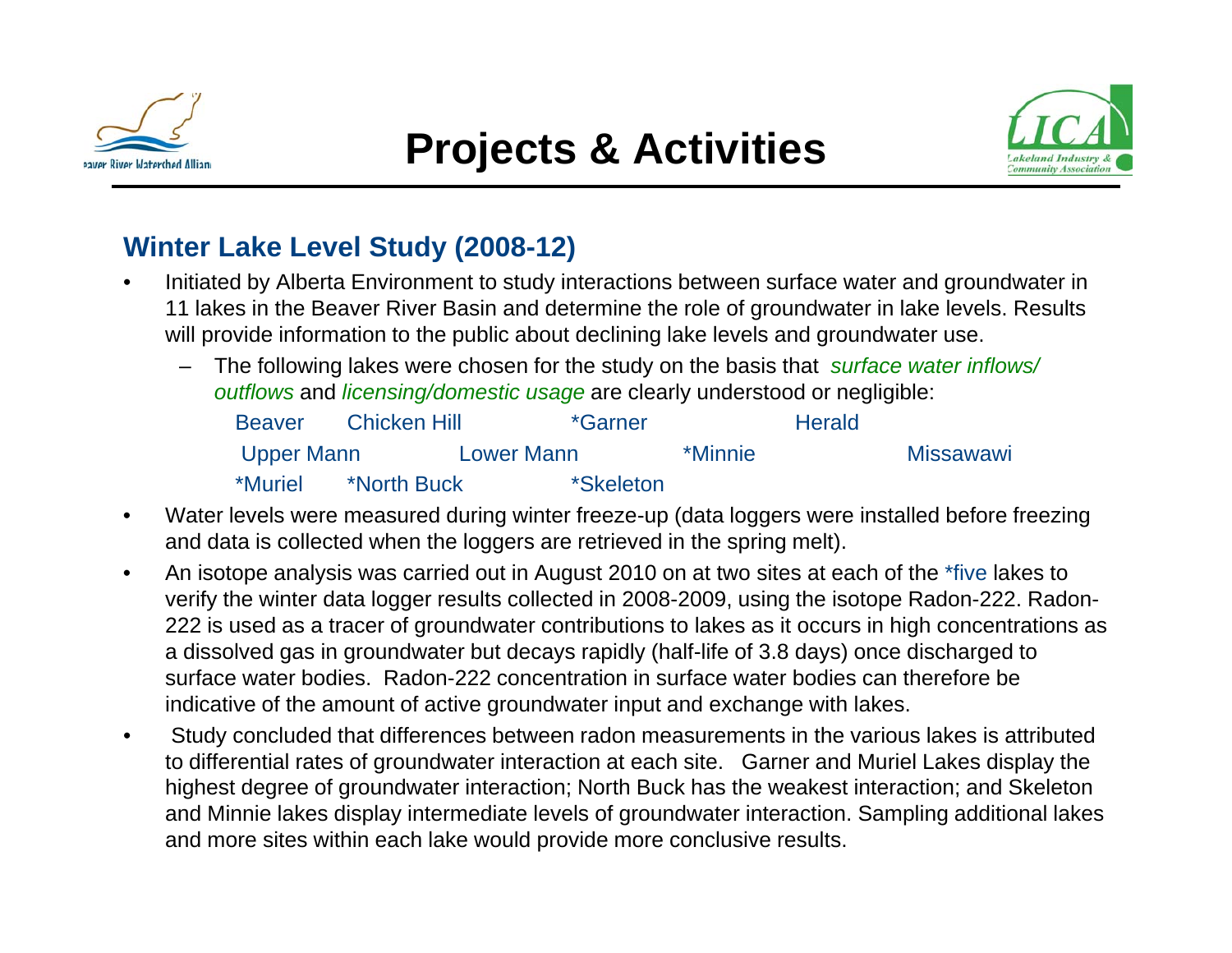

### **Projects & Activities**



#### **Watershed Enhancement Program**

Many of our projects are research orientated that give us valuable information about the watershed that we can share with our stakeholders and the public. We also feel it is important that the BRWA engages in 'action' activities that enhance areas of the watershed indicating stress.

- •**• Creek Restoration –** 2011 (partnering with the Moose Lake Watershed Society (MLWS))
	- Cattle are currently accessing the banks and bed of a creek flowing into Thin Lake River which in turn flows into Moose Lake. Purpose is to provide an offsite watering system while fencing off the creek from the cattle.. Due to it's proximity to the highway (28) it has good potential as a demonstration site.
- $\bullet$  **Partial Wetland Restoration** – 2011-12 (MLWS, MD of Bonnyville and BRWA partnership)
	- Wetland shared by two property owners one of which is interested in the restoration on his side. This provides an excellent research opportunity to monitor both a remediated and damaged part of the same wetland and is again a good educational site for restored vs. unrestored wetland.
- • **Island Bay Park (proposed) Enhancement** – start in 2011(MLWS and BRWA partnership)
	- Cleanup dumpsites (trash, fridges, tires, etc.) public volunteer opportunities. Remove berms on undesignated trails created by ATV users. Work with ATV groups to create designated quad trails.
- • **Tributary and Outlet signage at Moose Lake** – 2011-12 (MLWS and BRWA partnership)
	- Creates awareness of Moose lake and its inflows and outflow areas. Scout where to place sign and develop sign designs in 2011. Install signs in 2012.
- •**Fishing Line Recycling Stations** – 2011-12
- •**Cigarette Butt Disposal Stations** – 2011-12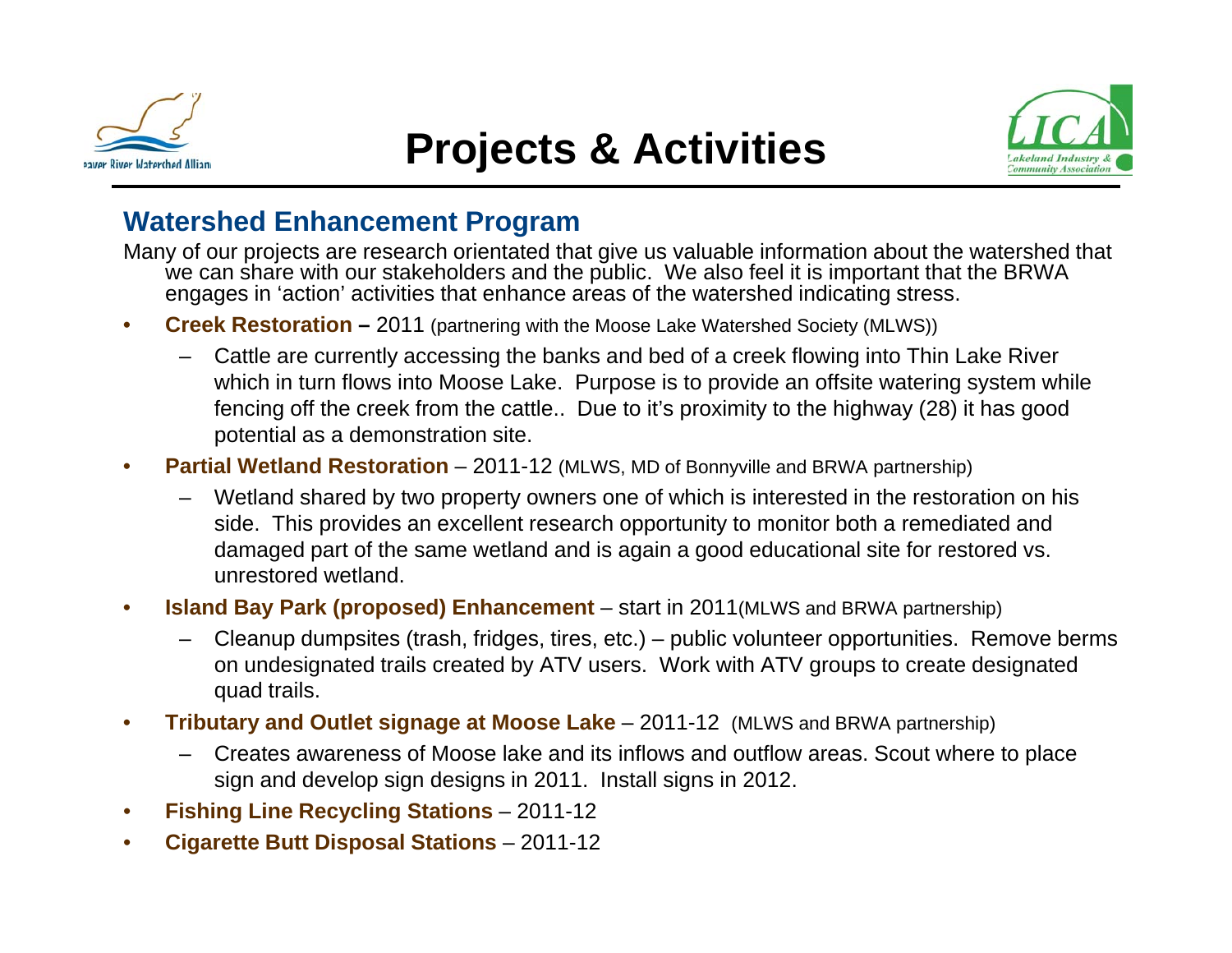



#### **State of the Watershed Reporting (2010-12)**

- • BRWA is process of having a draft completed end of March 2011 with the final report to be competed in March 2012.
- • Incorporate and update the information in the existing Cold Lake - Beaver River Basin Water Management Plan (2006) which covers the lower part of the Beaver River basin and obtain new data for the upper part of the basin to make one comprehensive State of the Watershed Report.
- $\bullet$ Core indicators are being used  $-$  can be measured repeatedly over time and space and between watersheds. Thus, data can be compared over time within the Beaver River watershed, but also with data from other watersheds. These core indicators are commonly used by all WPACs.
- $\bullet$ Indicators that are unique to the Beaver River Watershed will also be used
- $\bullet$ Data and learnings from our all of our projects are feeding into the SoW reporting.

#### **Integrated Watershed Management Plan (2011-13)** (from NSWA IWMP)

- •Information from the SoW will provide the basis from which the IWMP will be developed.
- •The BRWA will be starting a Terms of Reference for this project shortly pending funding.
- • An IWMP:
	- –Develops strategies to sustain drinking water, aquatic ecosystems and economies for future generations
	- – Identifies land-use practices and other human impacts that affect water resources and develops strategies to reduce negative impacts
	- – Identifies critical gaps in watershed knowledge (as does a SoW) and identifies agencies or programs to address them
	- Consults with stakeholders and the public to guide the planning and implementation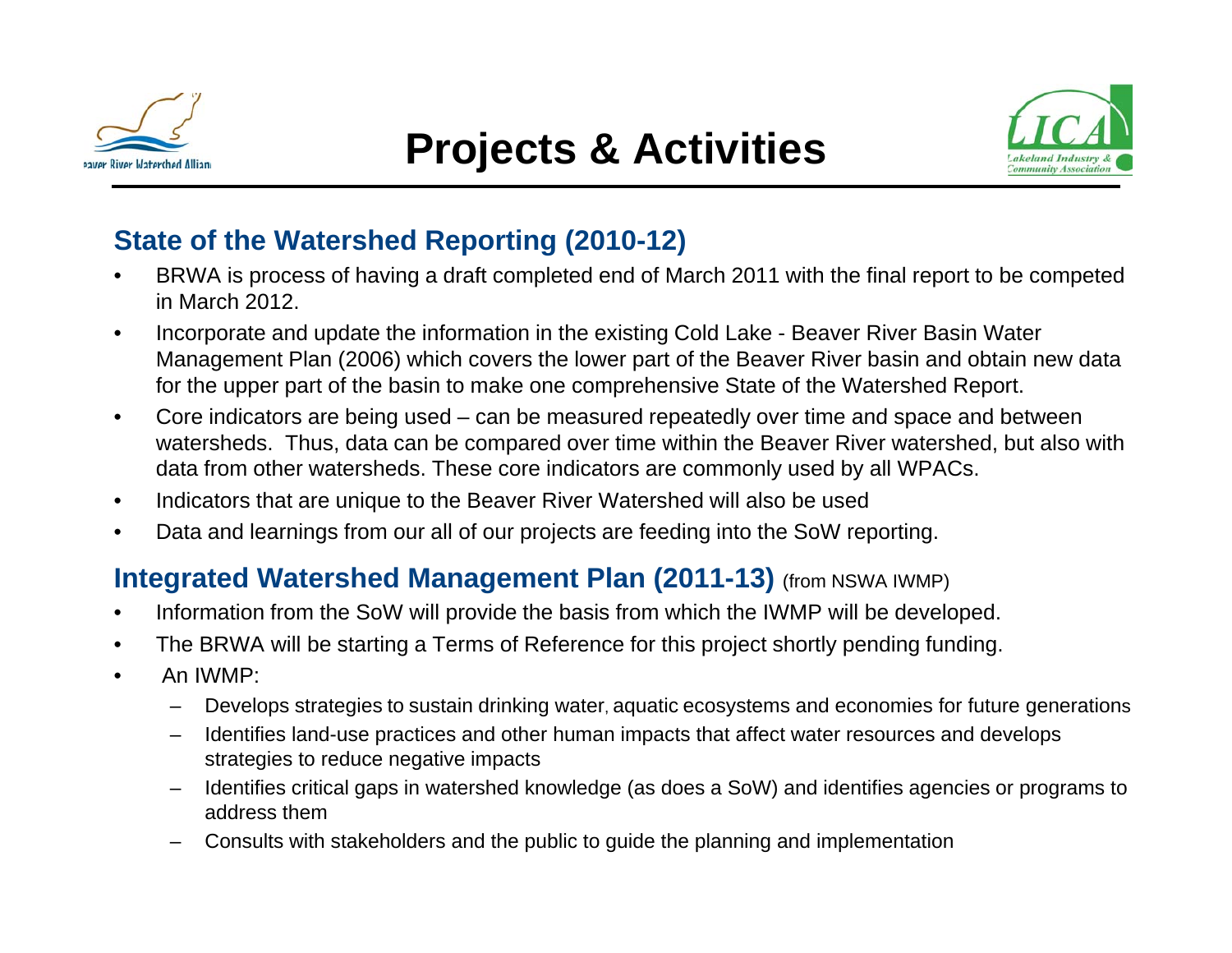



**Future Water-Agriculture Projects**:

- $\bullet$  **Comparison of impacts on riparian areas from zero, medium and conventional tilling practices**
- $\bullet$  **Impacts of herbicide and/or pesticide spraying runoff by agriculture and oil/gas on surface water quality**
- $\bullet$ **Examining damage to creek/river beds by livestock**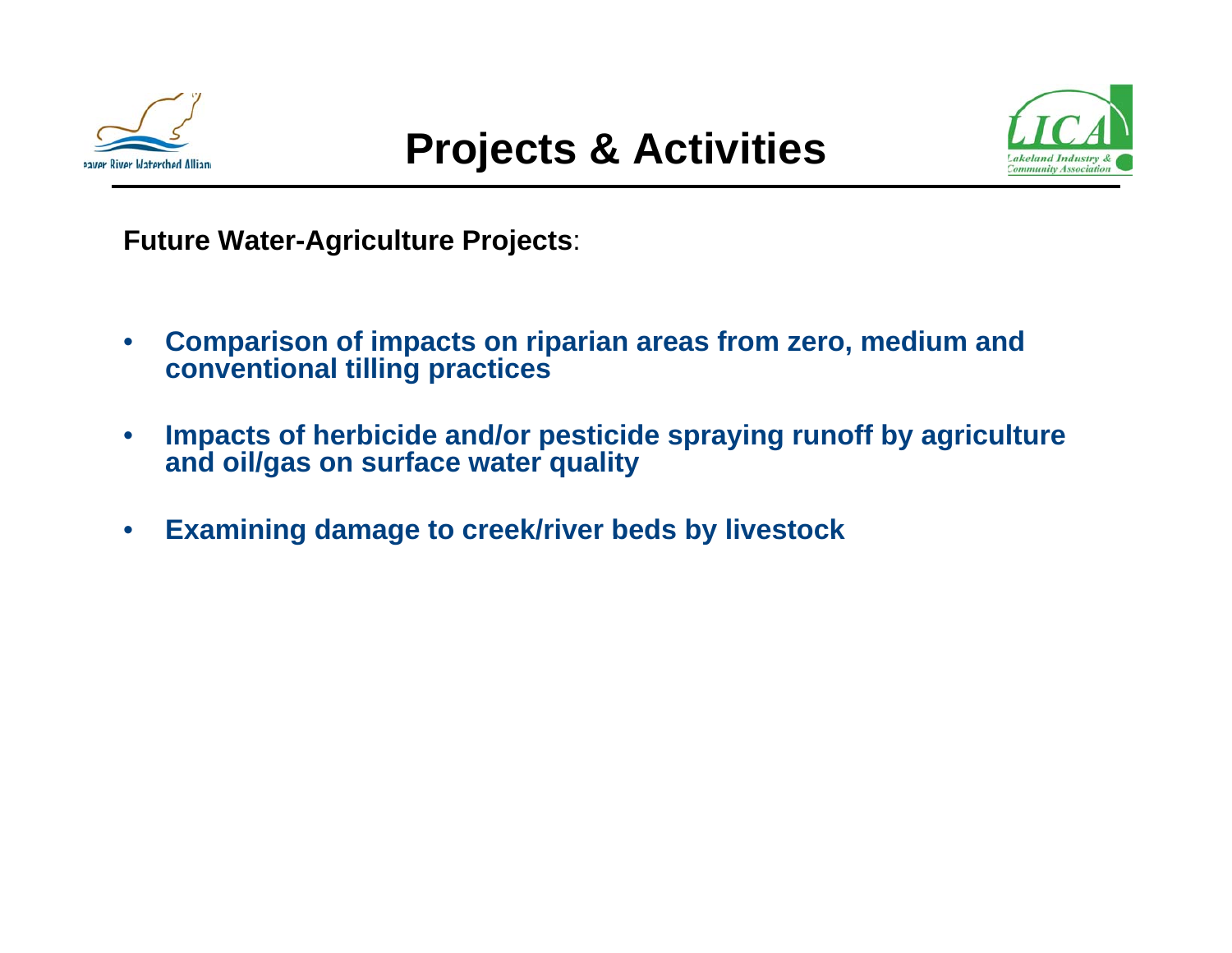

### **Outreach Activities**



- Alberta Lake Management Society (ALMS) LakeWatch Program Lake Sampling
- Walking With Moose Youth program involving grade 5/6 students at a growing number of schools throughout the basin. 2011 will have about 6 different schools involved and student teachers at Portage College……
- Healthy Water Workshops (incorporating the Agriculture and Agrifoods Canada Working well Workshop)
- Presentation to municipal, First Nations and Métis Councils and other interested organizations
- Water Stewardship Show & Share (held every two years)
- Youth interactive calendar
- EcoDays partnering with local water stewardship groups on public education days, e.g. Crane Lake EcoDay, Skeleton Lake Stewardship Association
- Summer Lakeside Chats
- Great Canadian Shoreline Cleanup Jessie Lake
- LICA Education and Information Committee Lecture Series (Water)
- Trade shows in the Beaver River Basin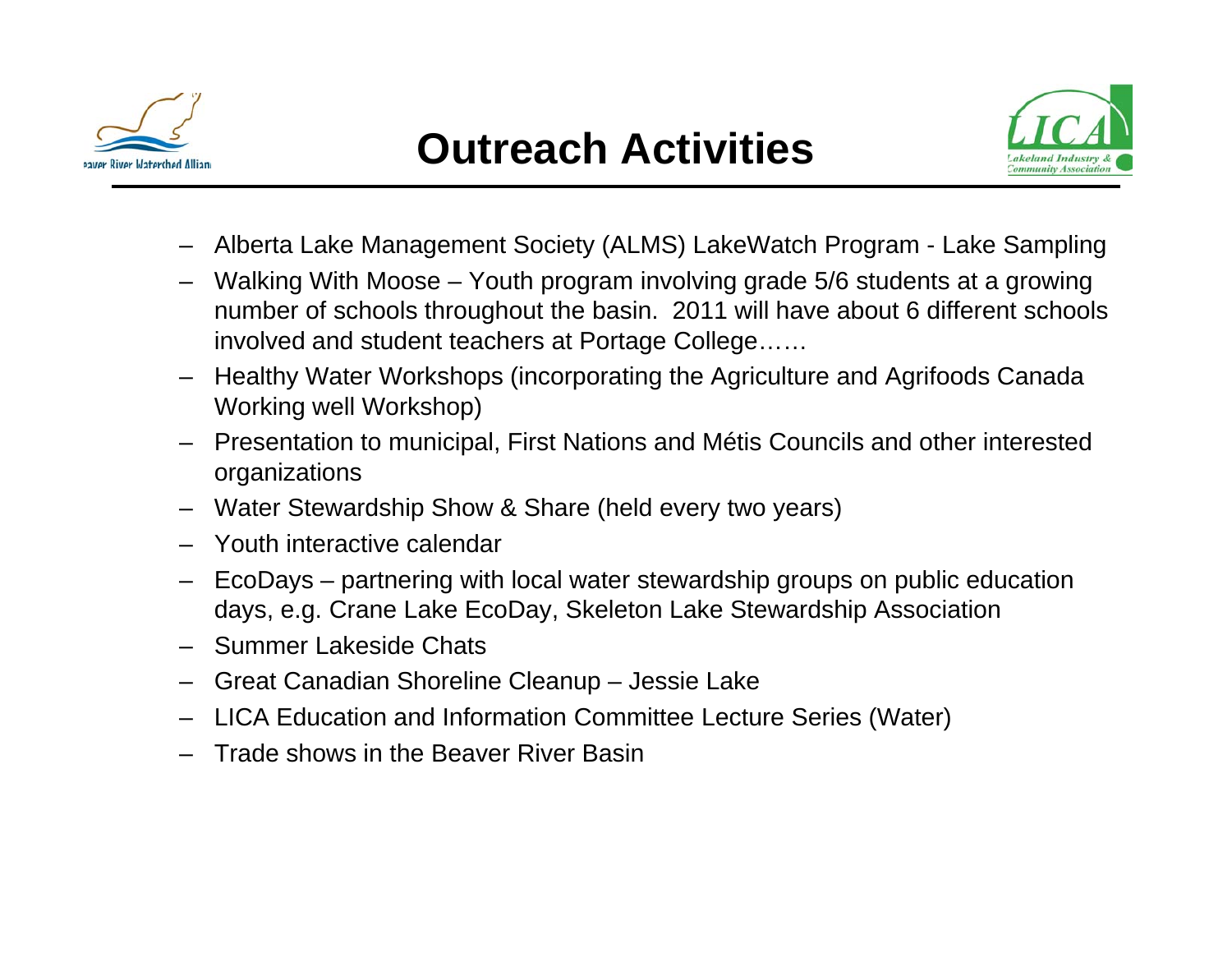



#### •**How can organizations like AEPA partner with the BRWA?**

- •Funding
- •In-kind support e.g. guiding us to technical expertise if not available at AEPA
- $\bullet$  Let us know your agriculture-water concerns and areas where there may be information gaps and knowledge needs and see if we can tie in with an existing project or create a project that would address the issue and/or provide insight from which all can benefit.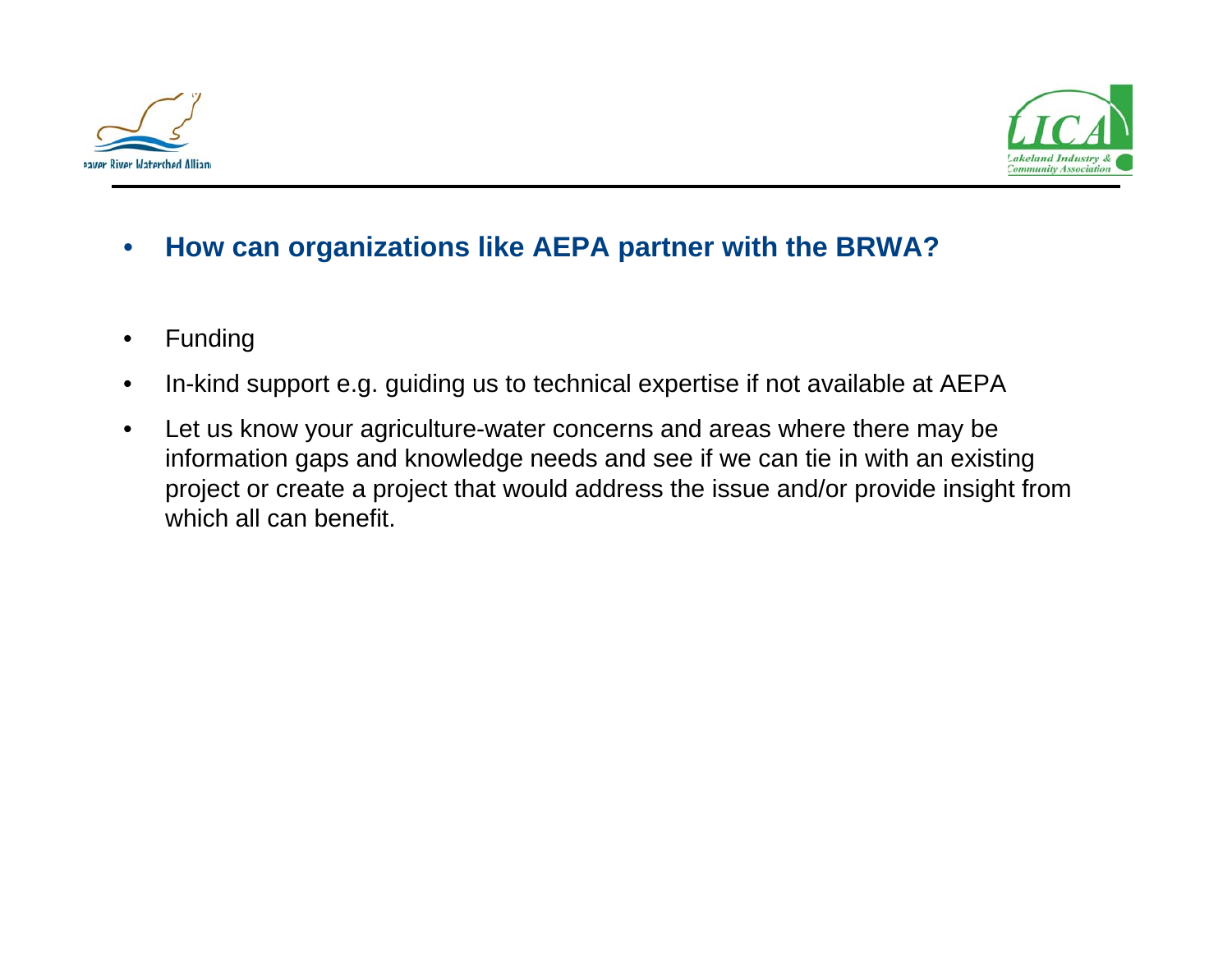



### **Financial and In-kind**

Lakeland Industry & Community Association Alberta Environment Alberta Conservation AssociationAlberta Health and WellnessDucks Unlimited CanadaAlberta Toxicology Centre